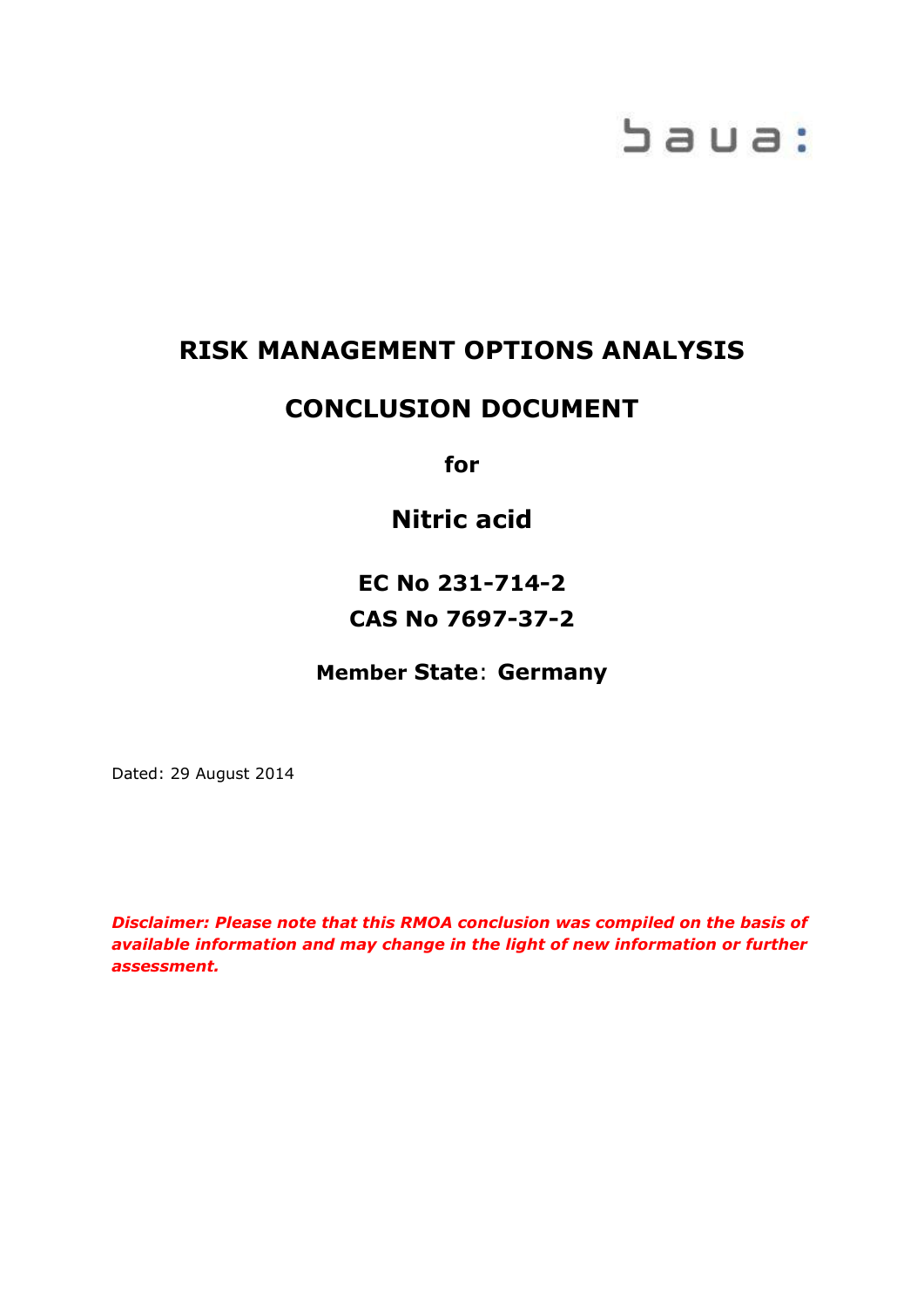# **1. OVERVIEW OF OTHER REGULATORY PROCESSES / EU LEGISLATION**

Overview of completed/ongoing regulatory processes

### **Harmonised classification and labelling**

- RAC-24 opinion: classification proposal for acute inhalation toxicity adopted: Acute Tox. 1; H330 (Fatal if inhaled) with the supplemental hazard information EUH071 (Corrosive to the respiratory tract) (ECHA/NA/13/22-2013).
- $13<sup>th</sup>$  Meeting of CARACAL (26-28 November 2013): publication of the final RAC-24 opinion with the  $7<sup>th</sup>$  ATP draft to CLP
- Industry proposed different classification for acute inhalation toxicity of nitric acid (February 2014): classification for two types distinguished by concentration ranges: pure fuming nitric acid and nitric acid below 70 %
- Follow-up 13<sup>th</sup> CARACAL: aMSCA proposed postponement of the inclusion of the adopted new classification in the  $7<sup>th</sup>$  ATP to CLP (February 2014)
- 14<sup>th</sup> Meeting of CARACAL (2-3 April 2014): aMSCA explained the postponement of the entry for acute inhalation toxicity in Table 3.1 Annex VI, CLP
- Industry meeting with aMSCA (April 2014): Result: Submission of a guideline conform study for acute inhalation toxicity to define the toxicity of concentrated nitric acid (70 % at the azeotrop point) by industry until June 2015
- aMSCA will await the outcome of testing for acute inhalation toxicity by industry before conclusions will be drawn for a classification and labelling of nitric acid solutions below 70 %

#### **Regulation (EU) No. 98/2013 on the marketing and use of explosive precursors**

Pursuant to Article 4(3c) of the Regulation (EU) No. 98/2013 on the marketing and use of explosive precursors which will come into force in September 2014, nitric acid shall not be made available to the general public as the substance on its own, or in mixtures or substances including it, except if the concentration is equal to or lower than 3 % w/w (limit value set out in Annex I), but no higher than 10 % w/w in case a well-established registration system has been established.

#### **RMOA**

The RMOA has been developed due to the observed intoxications that occurred by using nitric acid-containing cleaning agents, e.g. POR-ÇÖZ imported from Turkey. Cleaning agent POR-ÇÖZ containing 20 % or more nitric acid was sold in DE and BE.

The RMOA was shared with MSCAs, ECHA and COM for commenting in October 2013.

- Comments received

It was agreed that it is important to prevent consumers from using products containing high concentrations of nitric acid, if these are found on the market. The Regulation (EU) No 98/2013 on the marketing and use of explosive precursors was considered sufficient to manage the risk; additionally it was suggested to assess the effectiveness of this regulation and initiate a restriction, if Regulation (EU) No. 98/2013 seems to be not sufficient.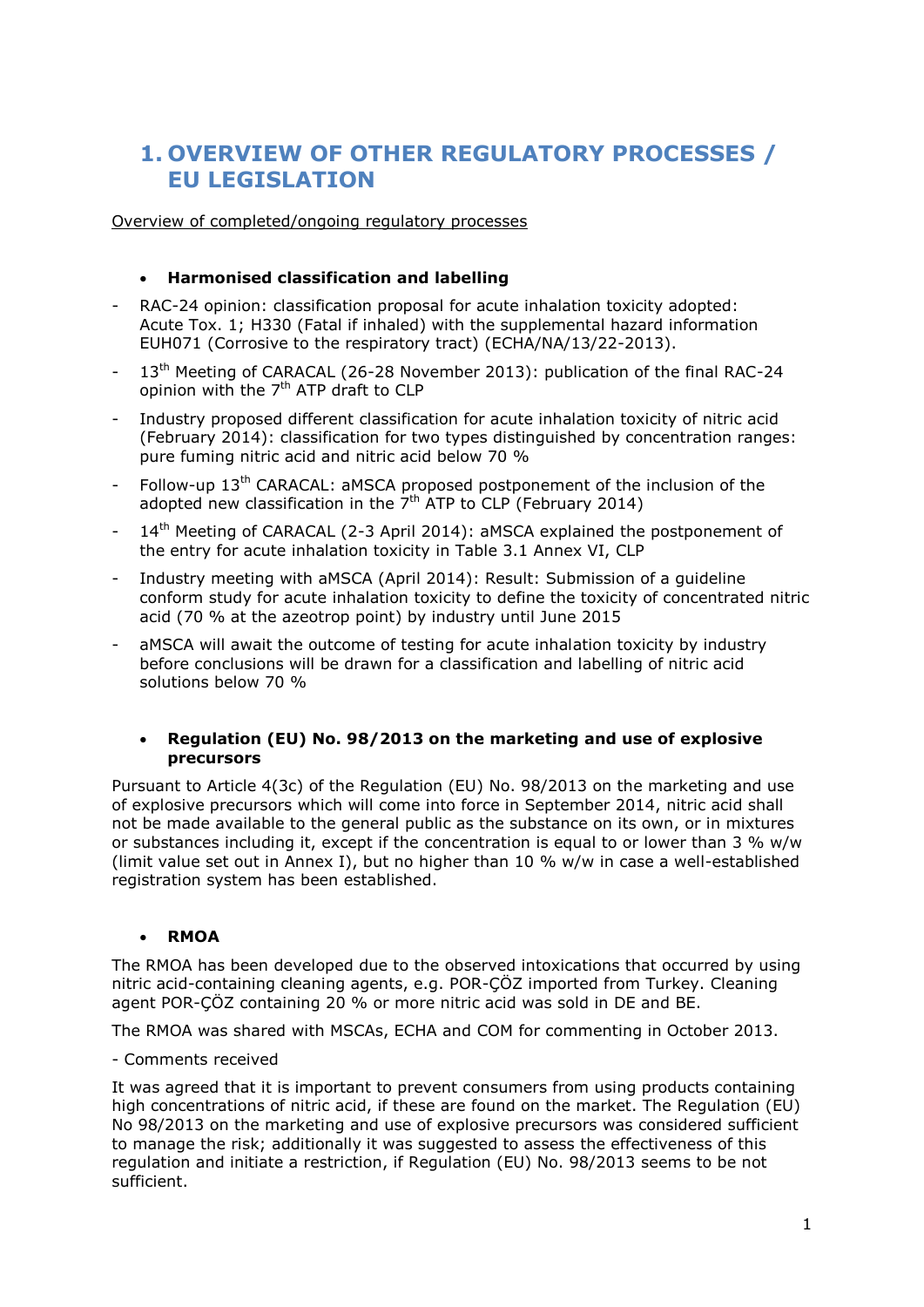# **2. CONCLUSION OF RMOA**

This conclusion is based on the REACH and CLP data as well as other available relevant information taking into account the SVHC Roadmap to 2020, where appropriate.

| <b>Conclusions</b>                               | <b>Tick</b><br>box |
|--------------------------------------------------|--------------------|
| Need for follow up regulatory action at EU level |                    |
| Harmonised classification and labelling          |                    |
| Identification as SVHC (authorisation)           |                    |
| Restrictions                                     |                    |
| Other EU-wide measures                           |                    |
| No need for regulatory follow-up action          |                    |

# **3. FOLLOW-UP OF REGULATORY RISK MANAGEMENT ACTION AT EU LEVEL**

## **3.1 Need for follow-up regulatory action at EU level**

Nitric acid is a high production volume chemical. The substance is produced/imported at high tonnage (> 1000 t/a). Due to its hazard properties exposure must be avoided.

In the EU the substance is widely used by workers and is registered for consumer uses, too. However, currently no consumer exposure assessment which indicates concentrations above traceable levels is provided. Therefore the use of higher concentrations of nitric acid in consumer products would not be covered for the registrations above 100 t/a.

## **3.1.1 Harmonised classification and labelling**

Nitric acid is legally classified and labelled for its corrosive reactions to skin, eyes and mucosa with category 1A, H314 according to CLP. The evaluation of the data of nitric acid regarding acute inhalation toxicity has verified the concern that the supplement of the current classification for acute inhalation toxicity is required. RAC-24 agreed with the proposal of the aMSCA to classify nitric acid with Acute Tox. 1; H330 (Fatal if inhaled) with the supplemental hazard information EUH071 (Corrosive to the respiratory tract).

The current classification of nitric acid by adding classification for acute inhalation toxicity is needed in order to ensure precautions for safe handling, use and disposal, e.g. international trade of nitric acid. Also the classification and labelling is a prerequisite for appropriate risk management on legislative and company level and may trigger substitution in some markets.

In February 2014 industry provided explanations to the aMSCA that two entries on the classification for acute inhalation toxicity of nitric acid are proposed. The classification should distinguish between pure fuming nitric acid (with concentrations  $> 70$  %) and nitric acid below 70 %.

While fuming nitric acid is characterised by the release of  $NO<sub>x</sub>$  (nitrous fumes) the data submitted by industry suggest that diluted nitric acid up to concentrations of about 70 % has a comparably low vapour pressure and does not release nitrous fumes by itself (only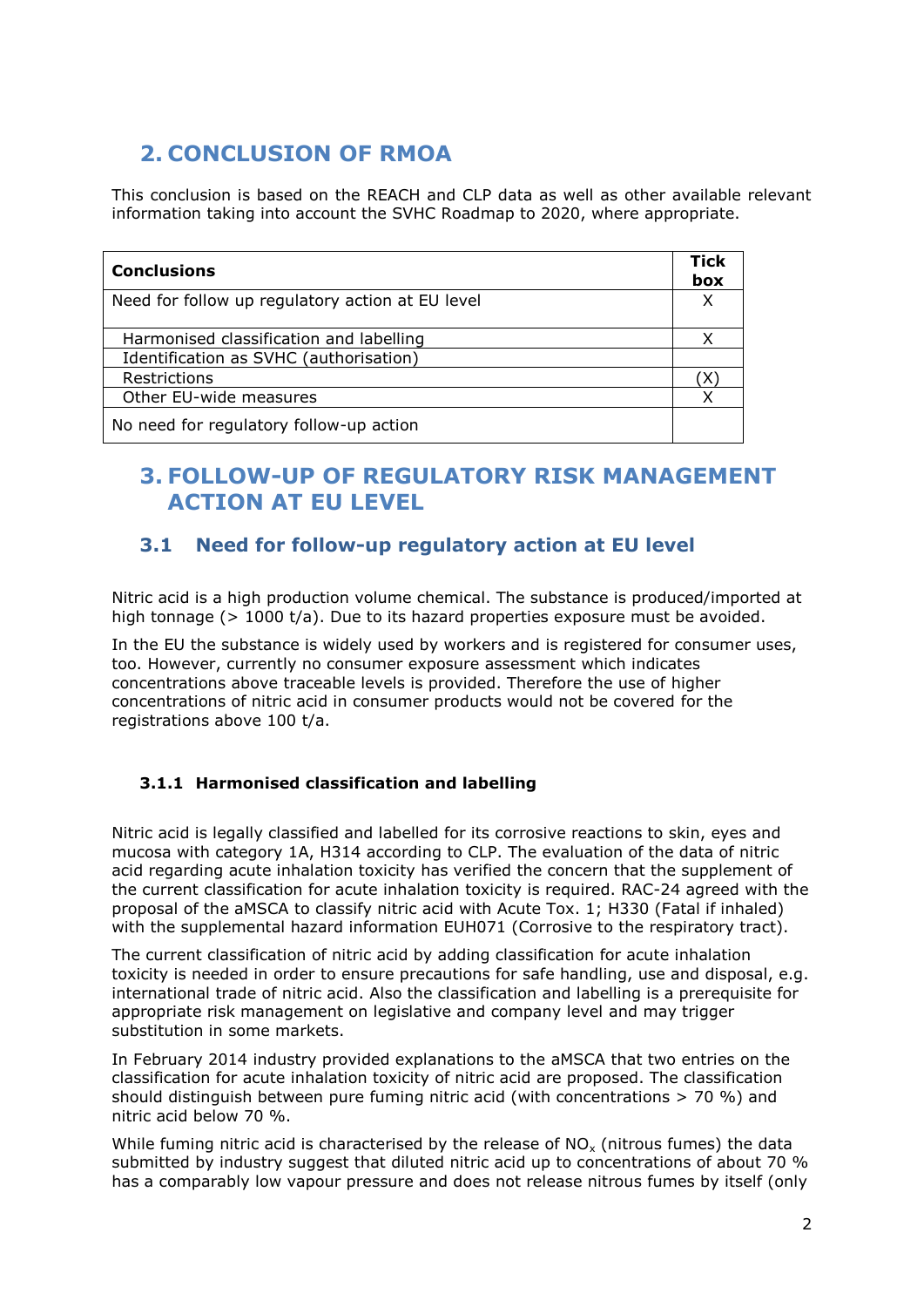in contact with metals). As a consequence, inhalation studies with diluted nitric acid are carried out with the aerosol and only minute levels of vapour can be expected to be present in their test atmosphere. The toxicity of the aerosol/vapour atmosphere (at nitric acid concentration < 70 %) needs further examination.

Due to these circumstances the aMSCA has proposed to postpone the inclusion of the entry for acute inhalation toxicity into Annex VI to CLP with the  $7<sup>th</sup>$  ATP.

As the result of an industry meeting with the aMSCA (April 2014) the registrant agreed to perform a guideline conform study on acute inhalation toxicity to define the toxicity of concentrated nitric acid (ca. 70 % at the azeotropic composition) for an appropriate classification of nitric acid until June 2015.

The aMSCA will await the outcome of this testing before conclusions will be drawn for a classification and labelling of nitric acid solutions below 70 %.

## **3.1.2 Identification as a substance of very high concern, SVHC (first step towards authorisation)**

## **3.1.3 Restriction**

The aMSCA has concluded that the effectiveness of the Regulation (EU) No 98/2013 on the marketing and use of explosive precursors should be assessed before a restriction is initiated.

The aMSCA will closely monitor the impact of this restriction on reported cases of poisoning by nitric acid and consider further measures under REACH if appropriate, regardless of the result of the classification harmonisation process.

## **3.1.4 Other Union-wide regulatory risk management measures**

#### **Regulation (EU) No 98/2013 on the marketing and use of explosive precursors**

The Regulation (EU) No 98/2013 on the marketing and use of explosive precursors, which will come into force in September 2014, is directed to prevent access to certain substances and mixtures known as explosive precursors to the general public. Nitric acid is identified as a substance that can be misused for the illicit manufacture of explosives. With this regulation the several national laws, regulations and administrative provisions, which are divergent and liable to cause barriers to trade within the EU, were harmonised in order to improve the free movement of chemical substances and mixtures within the internal market and, to the extent possible, to remove distortions of competition, while ensuring a high level of protection of the safety of the general public.

Due to the derogations from the prohibition defined in this regulation a complete restriction on the sale to consumers of any product containing 10 % or more of nitric acid and a conditional restriction on mixtures containing  $>$  3 % and  $<$  10 % is imposed. The conditional restrictions are fairly onerous and require all transactions to be recorded; the recipient must have valid ID with them at the time of purchase; they must physically sign for the product; and state what they are using it for. Additionally shops need to maintain hard copy records of transactions for a period of 5 years from the date of the transaction (according to Article 8).